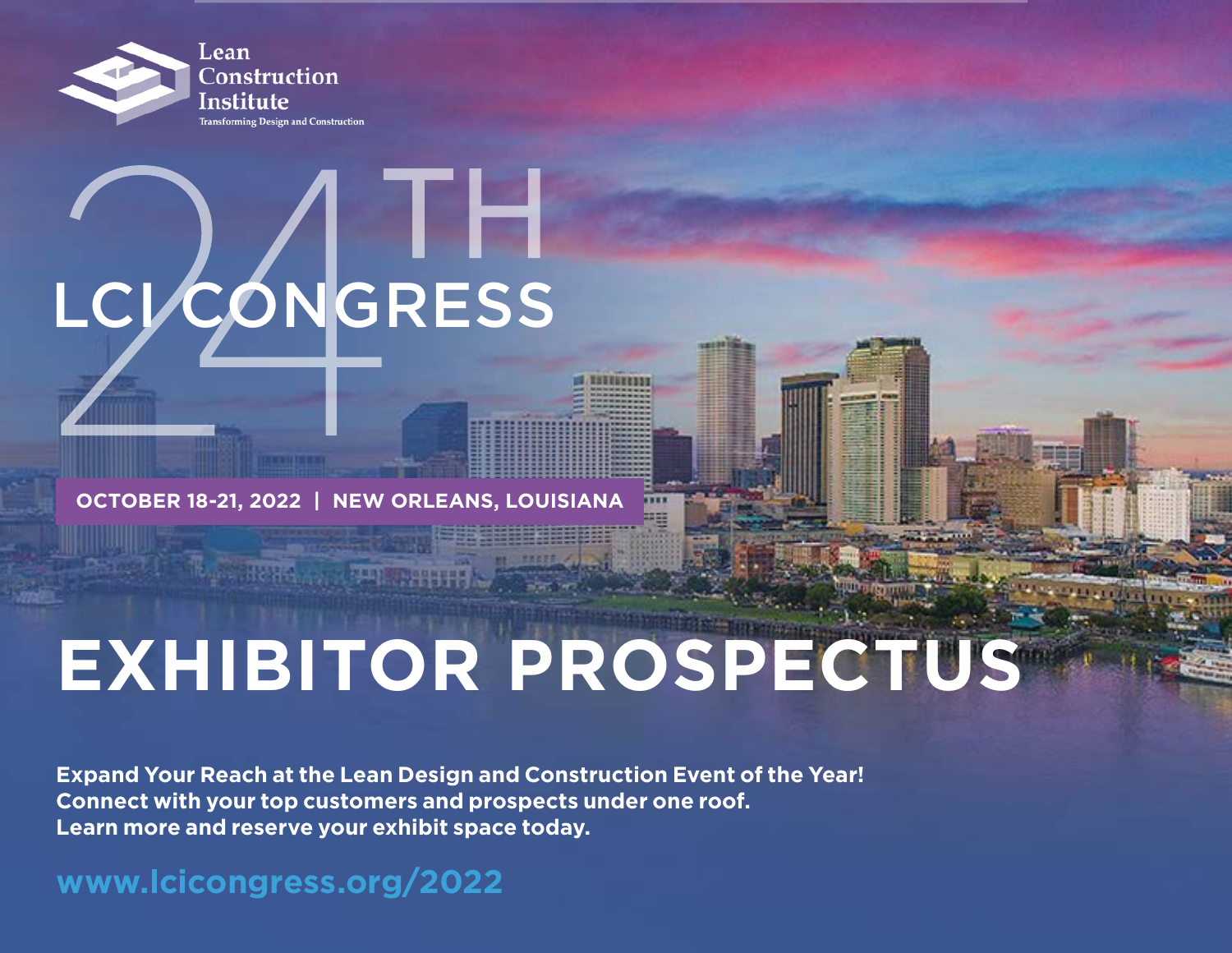#### **Drive Your Business Forward at the Lean Event of the Year!**

Join us in New Orleans for the 24th Annual LCI Congress! This year's theme is Lean Gumbo: The Right Ingredients for Project Success. Congress is a great opportunity to showcase your solutions for the industry's leading buyers and influencers.

Congress brings together professionals from every field within the design and construction industry to network and learn the latest Lean practices. As an exhibitor, your company can connect with hundreds of potential customers in one exceptional setting.

Reach the qualified prospects that drive your business forward—showcase your organization's offerings at Congress this **October!** 



**Transforming Design and Construction Presidents/**<br>Transformation Lean Construction<br>Institute

**COACHES [www.lcicongress.org/2022](http://www.lcicongress.org/2022)7**%

## **Advance Your Goals at Congress!**

- **• Increase your company's visibility, influence, and reputation**
- **• Reach engaged decision-makers from all industry sectors**
- **• Create and foster productive partnerships**
- **• Introduce your organization's latest offerings**
- **• Gain qualified leads to build your business**

#### **Who Attends LCI Congress?**

Decision-makers from all areas of the industry attend Congress to engage on the latest Lean products and practices. Connect with the entire Lean community, including owners, general contractors, members of the design community, and trade partners.



**Learn more about the comprehensive, value-added marketing opportunities that come with exhibiting at Congress!**

**Ready to book your exhibit booth? Have questions? Contact Ilene Goldberg, Manager, Strategic Partnerships: igoldberg@leanconstruction.org . (703) 785-9087 . www.lcicongress.org/2022 WE LOOK FORWARD TO SEEING YOU AT CONGRESS!**

General **Contractors 50**%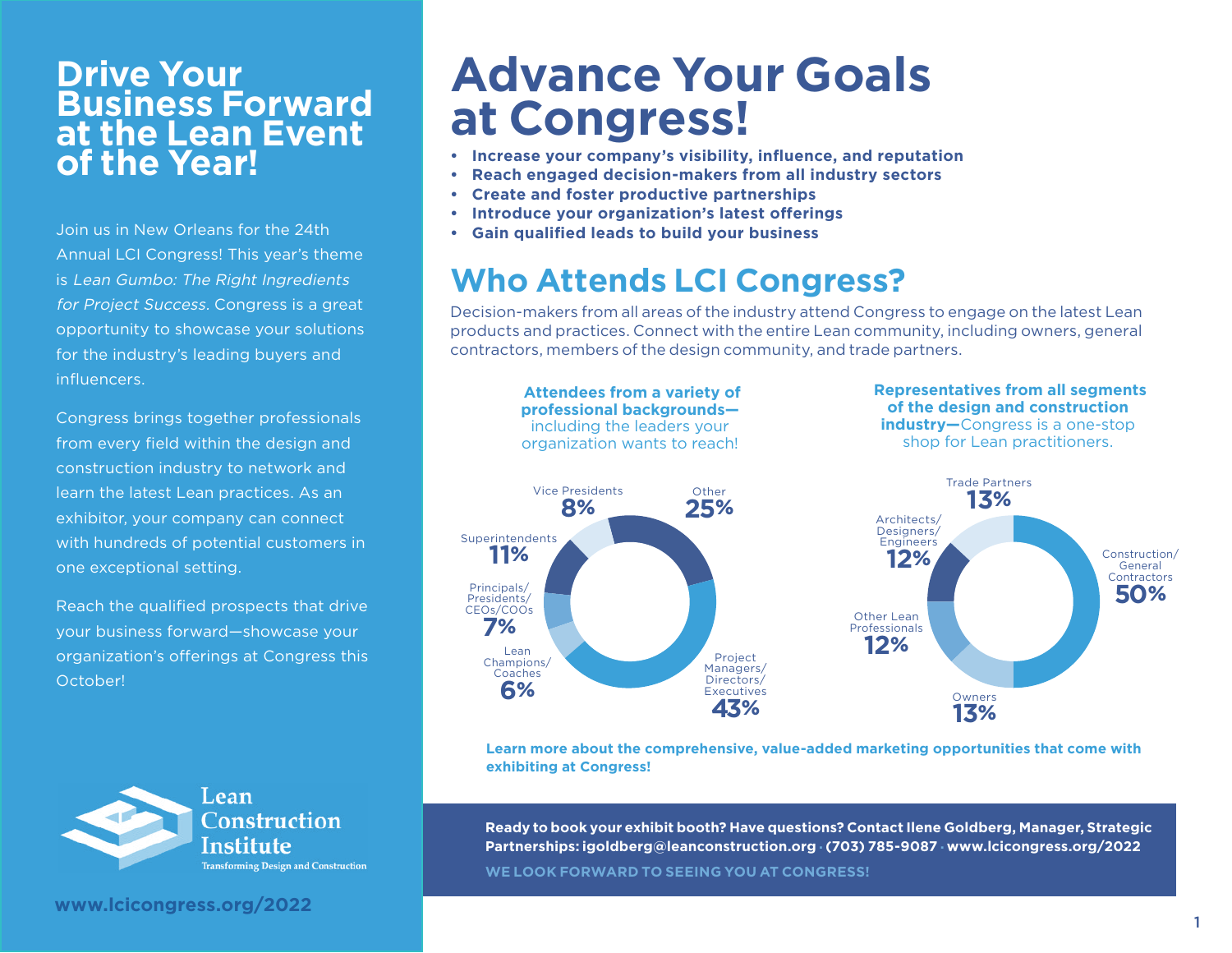## **Build Your Reputation and Brand**

Congress is where your potential customers come to learn how your products and services will enhance their work.

#### **Your Company Can Be Featured in the New LCI Congress Silent Auction!**

Expand your reach by taking part in the LCI Congress Silent Auction! Each accepted exhibitor will bring their own prize to be auctioned off. The auction will be promoted throughout Congress to drive traffic to the Exhibit Hall and to your organization's booth directly. It will kick off during the Exhibitor Sneak Peek Reception and end on Thursday at the Congress lunch. Winners will be announced during the Thursday afternoon networking break. Take advantage of this chance to gain exceptional visibility by aligning your brand with a popular, fun event.

Only the first 25 exhibitors to express interest will be accepted and there is a \$500 fee. Act fast—we expect this opportunity to sell out!

#### **All exhibit spaces include:**

- **• Pipe and drape**
- **• One (1) 6' draped and skirted table -Premium and Choice booth spaces come with two (2) tables**
- **• Two (2) chairs -Premium and Choice booth spaces come with four (4) chairs**
- **• One (1) wastebasket -Premium and Choice booth spaces come with two (2) wastebaskets**
- **• Wi-Fi**
- **• Carpeting**
- **• An ID sign**

Please note: Electricity, AV needs and other equipment, lead retrieval, and booth furnishings not noted above need to be ordered from the Exhibitor Services Kit, which will be available on the Congress website.

**Ready to book your exhibit booth? Have questions? Contact Ilene Goldberg, Manager, Strategic Partnerships: igoldberg@leanconstruction.org . (703) 785-9087 . www.lcicongress.org/2022**

**WE LOOK FORWARD TO SEEING YOU AT CONGRESS!**

#### **Exhibit Hall Hours** SETUP:

**TUESDAY, OCTOBER 18 8:00 am–4:30 pm** CDT

The Exhibit Hall is open throughout the event on Wednesday **(6:45 am–5:45 pm CDT)** and Thursday **(7:00 am–4:50 pm CDT)**

#### DEDICATED EXHIBIT HALL HOURS ARE:

**TUESDAY, OCTOBER 18:**

**5:30–7:00 pm CDT** (Exhibitor Sneak Peek Reception)

**WEDNESDAY, OCTOBER 19: 10:15–10:45 AM CDT 3:15–4:00 PM CDT**

#### **THURSDAY, OCTOBER 20:**

**7:00–7:45 am CDT** (Beignet Breakfast) **10:15–10:45 AM CDT 3:15–3:45 PM CDT**

EXHIBIT HALL TEAR DOWN:

**THURSDAY, OCTOBER 20: 4:00–8:00 pm CDT**

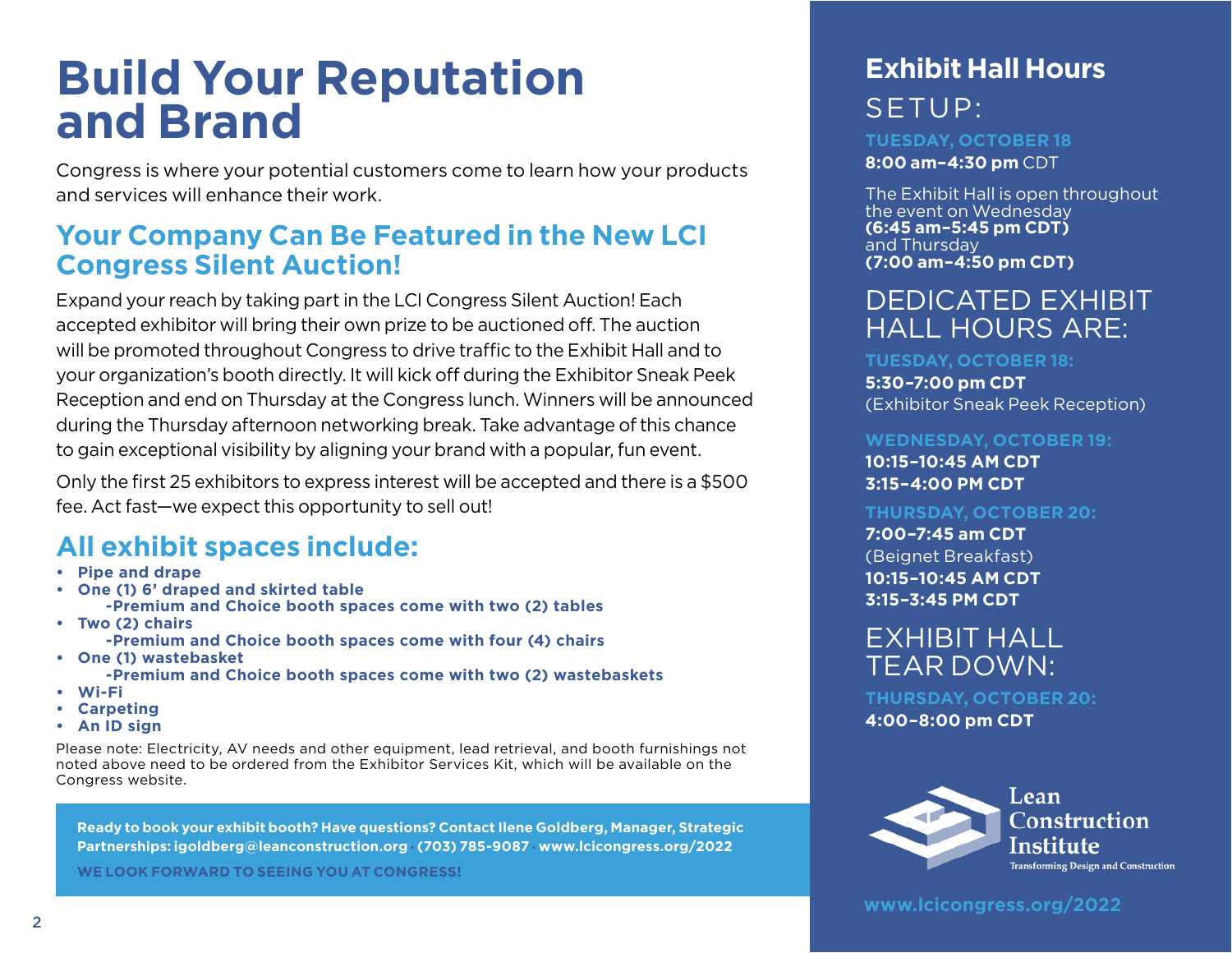#### **Exhibit Hall Hours** SETUP:

**TUESDAY, OCTOBER 18 8:00 am–4:30 pm** CDT

The Exhibit Hall is open throughout the event on Wednesday **(6:45 am–5:45 pm CDT)** and Thursday **(7:00 am–4:50 pm CDT)**

#### DEDICATED EXHIBIT HALL HOURS ARE:

**TUESDAY, OCTOBER 18: 5:30–7:00 pm CDT**

(Exhibitor Sneak Peek Reception)

**WEDNESDAY, OCTOBER 19: 10:15–10:45 AM CDT 3:15–4:00 PM CDT**

**THURSDAY, OCTOBER 20: 7:00–7:45 am CDT** (Beignet Breakfast) **10:15–10:45 AM CDT 3:15–3:45 PM CDT**

#### EXHIBIT HALL TEAR DOWN:

**THURSDAY, OCTOBER 20: 4:00–8:00 pm CDT**



Lean Construction Institute **Transforming Design and Construction** 

**[www.lcicongress.org/2022](http://www.lcicongress.org/2022)**

#### Choice Exhibit Spaces Six (6) available **(20' x 20')**

#### **\$9,500 Corporate Members** |\$11,000 All Others

Exhibitors with a Choice Exhibit Space gain the opportunity to:

- **• Place one (1) item of your organization's choosing (flyer/promotional item) in the event bag for no extra charge. LCI is not responsible for getting/tracking your company's item to Congress.**
- **• Present a** LIVE, 30-minute **webinar prior to Congress for no additional charge. For expanded reach, your organization's recorded webinar will be available on the LCI Congress website and accessible to all LCI members, not just Congress attendees.**
	- **-All pre-Congress webinars will be scheduled from July 25–October 7, 2022. Exhibit spaces must be fully paid for before the webinar can take place and all webinar information must be provided to LCI one-month prior to the webinar date for marketing purposes.**
- **• Receive a list of Congress attendees who opt-in to third-party communications one month prior to Congress, two weeks prior to Congress, and within two weeks after Congress.**
- **• Be listed in the LCI Congress app with a logo and a 75-word company description.**
- **• Be recognized with your organization's name/logo on select LCI marketing materials, including the LCI website, Congress e-mails, and LCI Update.**
- **• Receive one (1) complimentary registration for the Congress Core Program (Wednesday–Thursday).**
- **• Receive two (2) complimentary exhibit booth-only pass (meals not included).\***

\*These passes do not allow the attendee to go to any sessions or trainings. Extra exhibit booth-only passes are available for \$125/each.

**"Participating in Congress** as an exhibitor brings your products and services to the attention of industry leadership. A five-minute conversation or an informational handout may be the door opening with a future customer. How much would you spend to connect with a single prospect? What is it worth to make contact with a hundred prospects at Congress? If you make the investment every year, you will find relationships renewed along with opportunities to build new ones."

**—DON MAYBEE***, President, Contract Sales Support Services (CS3) Inc.*

**Ready to book your exhibit booth? Have questions? Contact Ilene Goldberg, Manager, Strategic Partnerships: igoldberg@leanconstruction.org . (703) 785-9087 . www.lcicongress.org/2022 WE LOOK FORWARD TO SEEING YOU AT CONGRESS!**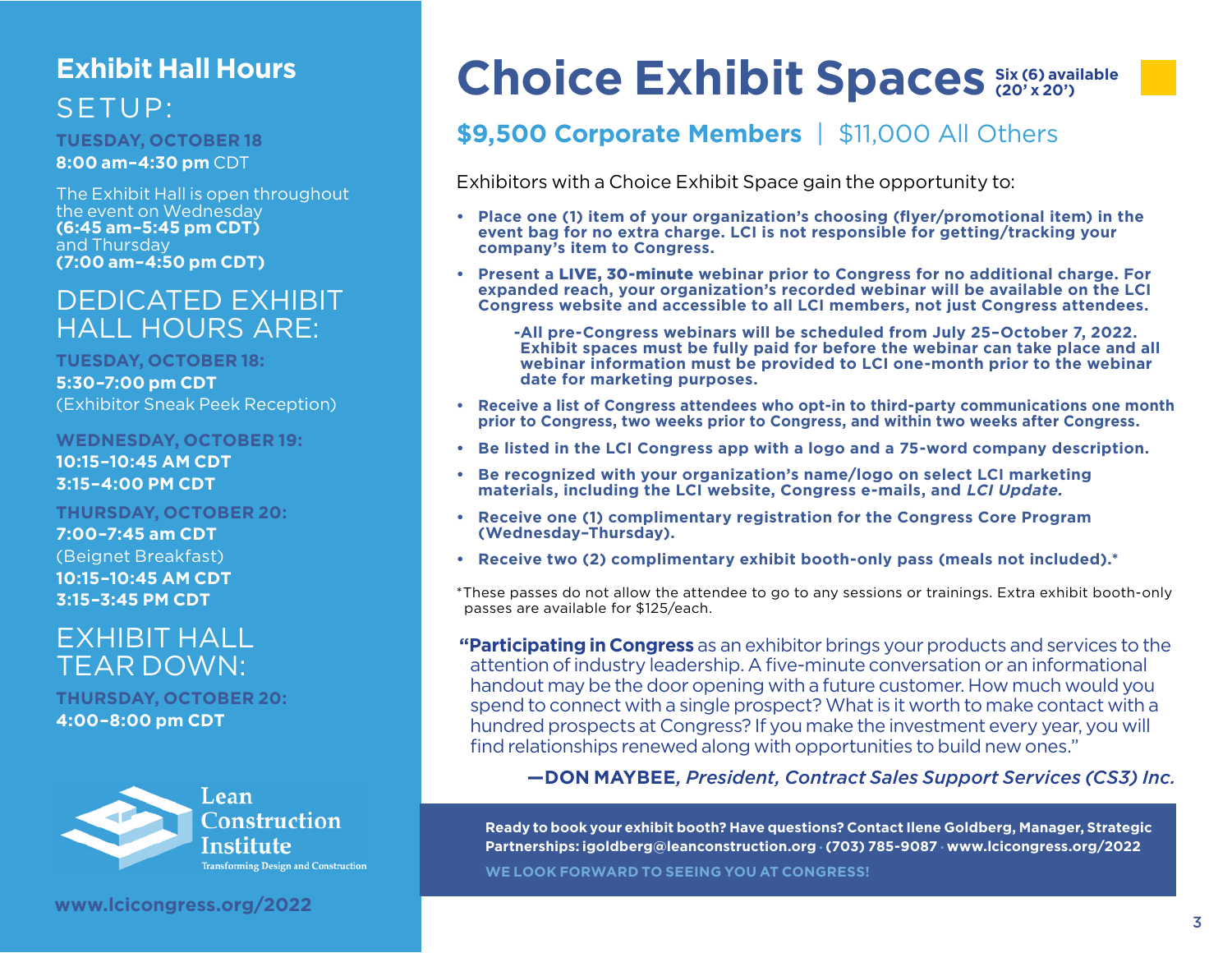## **Create a Foundation for Success**

Lay the groundwork for continued growth with the leads your organization will capture at Congress.

#### **Premium Exhibit Spaces** Six (6) available **(10' x 20')**

#### **\$7,000 Corporate Members** |\$8,500 All Others

Exhibitors with a Premium Exhibit Space gain the opportunity to:

- **• Present a LIVE, 30-minute webinar prior to Congress for no additional charge. For expanded reach, your organization's recorded webinar will be available on the LCI Congress website and accessible to all LCI members, not just Congress attendees.**
	- **-All pre-Congress webinars will be scheduled from July 26–October 7, 2021. All webinar information must be given to LCI one month prior to the webinar date for marketing purposes.**
- **• Receive a list of conference attendees who opt-in to third-party communications one month prior to Congress, two weeks prior to Congress, and within two weeks after Congress.**
- **• Be listed in the LCI Congress app with a logo and a 75-word company description.**
- **• Be recognized with your organization's name/logo on select LCI marketing materials, including the LCI website, Congress e-mails, and LCI Update.**
- **• Receive one (1) complimentary registration for the Congress Core Program (Wednesday–Thursday).**
- **• Receive one (1) complimentary exhibit booth-only pass (meals not included).\***

\*These passes do not allow the attendee to go to any sessions or trainings. Extra exhibit booth-only passes are available for \$125/each.

**Ready to book your exhibit booth? Have questions? Contact Ilene Goldberg, Manager, Strategic Partnerships: igoldberg@leanconstruction.org . (703) 785-9087 . www.lcicongress.org/2022**

**WE LOOK FORWARD TO SEEING YOU AT CONGRESS!**

#### **Exhibit Hall Hours** SETUP:

**TUESDAY, OCTOBER 18 8:00 am–4:30 pm** CDT

The Exhibit Hall is open throughout the event on Wednesday **(6:45 am–5:45 pm CDT)** and Thursday **(7:00 am–4:50 pm CDT)**

#### DEDICATED EXHIBIT HALL HOURS ARE:

**TUESDAY, OCTOBER 18:**

**5:30–7:00 pm CDT** (Exhibitor Sneak Peek Reception)

**WEDNESDAY, OCTOBER 19: 10:15–10:45 AM CDT 3:15–4:00 PM CDT**

#### **THURSDAY, OCTOBER 20:**

**7:00–7:45 am CDT** (Beignet Breakfast) **10:15–10:45 AM CDT 3:15–3:45 PM CDT**

EXHIBIT HALL TEAR DOWN:

**THURSDAY, OCTOBER 20: 4:00–8:00 pm CDT**



**[www.lcicongress.org/2022](http://www.lcicongress.org/2022)**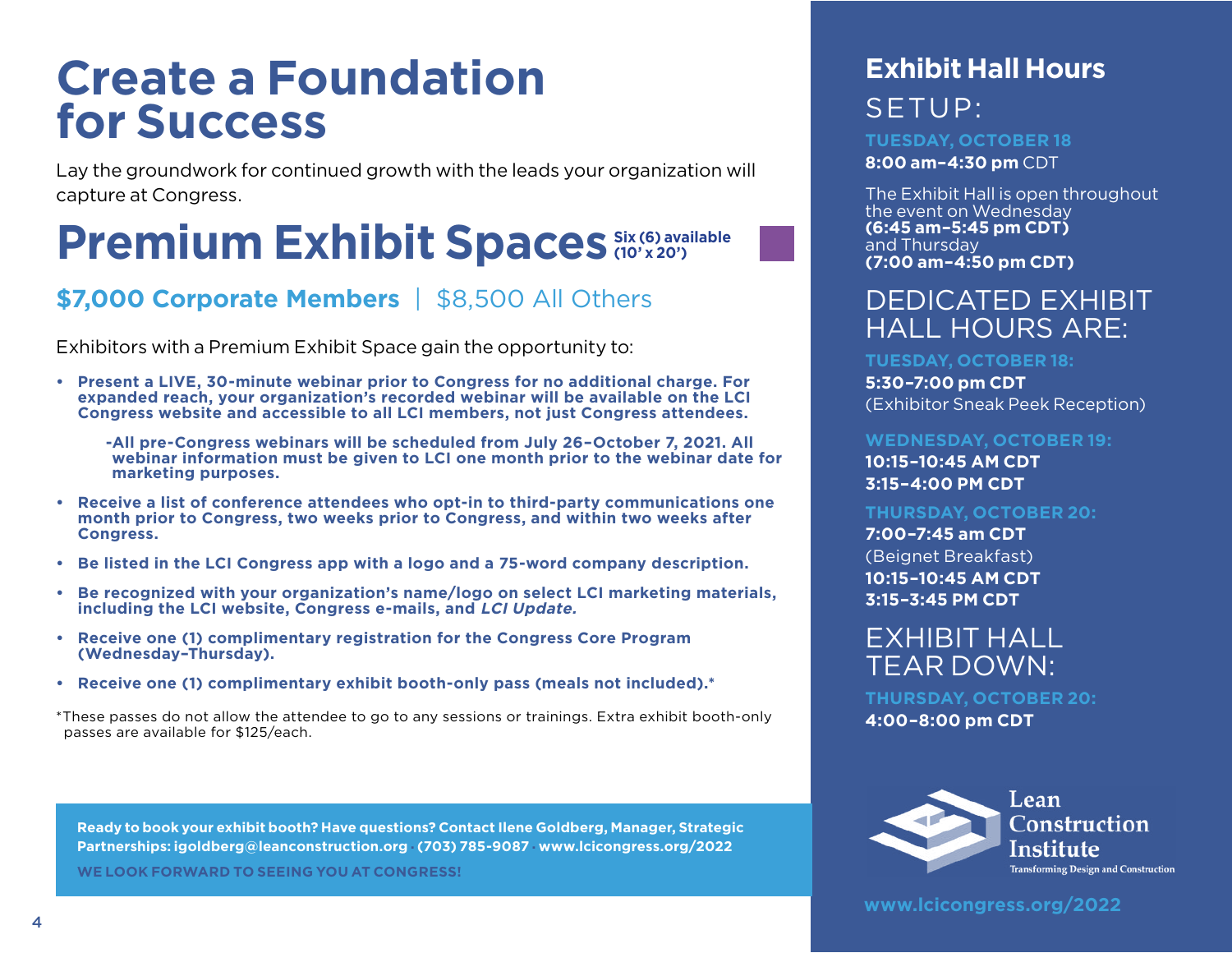#### **Exhibit Hall Hours** SETUP:

**TUESDAY, OCTOBER 18 8:00 am–4:30 pm** CDT

The Exhibit Hall is open throughout the event on Wednesday **(6:45 am–5:45 pm CDT)** and Thursday **(7:00 am–4:50 pm CDT)**

#### DEDICATED EXHIBIT HALL HOURS ARE:

**TUESDAY, OCTOBER 18: 5:30–7:00 pm CDT** (Exhibitor Sneak Peek Reception)

**WEDNESDAY, OCTOBER 19: 10:15–10:45 AM CDT 3:15–4:00 PM CDT**

**THURSDAY, OCTOBER 20: 7:00–7:45 am CDT** (Beignet Breakfast) **10:15–10:45 AM CDT 3:15–3:45 PM CDT**

#### EXHIBIT HALL TEAR DOWN:

**THURSDAY, OCTOBER 20: 4:00–8:00 pm CDT**



Lean **Construction** Institute **Transforming Design and Construction** 

**[www.lcicongress.org/2022](http://www.lcicongress.org/2022)**

## **Raise Your Profile and Visibility**

Get the word out about your organization's offerings and introduce new products or services.

#### Deluxe Exhibit Spaces<sup>10 available</sup> **(10' x 10')**

#### **\$6,000 Corporate Members** |\$7,500 All Others

Exhibitors with a Deluxe Exhibit Space gain the opportunity to:

- **• Provide a pre-recorded video about your organization's company/product (10-minutes or less) for no additional charge and have it available for viewing on the LCI Congress website.**
- **• Receive a list of conference attendees who opt-in to third-party communications one month prior to Congress, two weeks prior to Congress, and within two weeks after Congress.**
- **• Be listed in the LCI Congress app with a logo and 75-word company description.**
- **• Be recognized with your organization's name/logo on select LCI marketing materials, including the LCI website, Congress e-mails, and LCI Update.**
- **• Receive one (1) complimentary registration for the Congress Core Program (Wednesday–Thursday).**
- **• Receive one (1) complimentary exhibit booth-only pass (meals not included).\***
- \*These passes do not allow the attendee to go to any sessions or trainings. Extra exhibit booth-only passes are available for \$125/each.
- **"The audience we reach** at LCI Congress is unmatched. Attendees are excited to learn, engage, and expand their Lean toolbox. Each year, we get to showcase how Lean has impacted our business and Prefab. Partnering with Safe.Right. Fast. enhances contractors' Lean journeys through the marrying of Lean and digital solutions—and getting this message in front of hundreds of professionals and decision makers is a tremendous opportunity. Congress is by far one of our most valuable, impactful marketing investments."

**—BOB SALAJ,** *Sr. Director of Lean Services, Safe.Right.Fast*

**Ready to book your exhibit booth? Have questions? Contact Ilene Goldberg, Manager, Strategic Partnerships: igoldberg@leanconstruction.org . (703) 785-9087 . www.lcicongress.org/2022**

**WE LOOK FORWARD TO SEEING YOU AT CONGRESS!**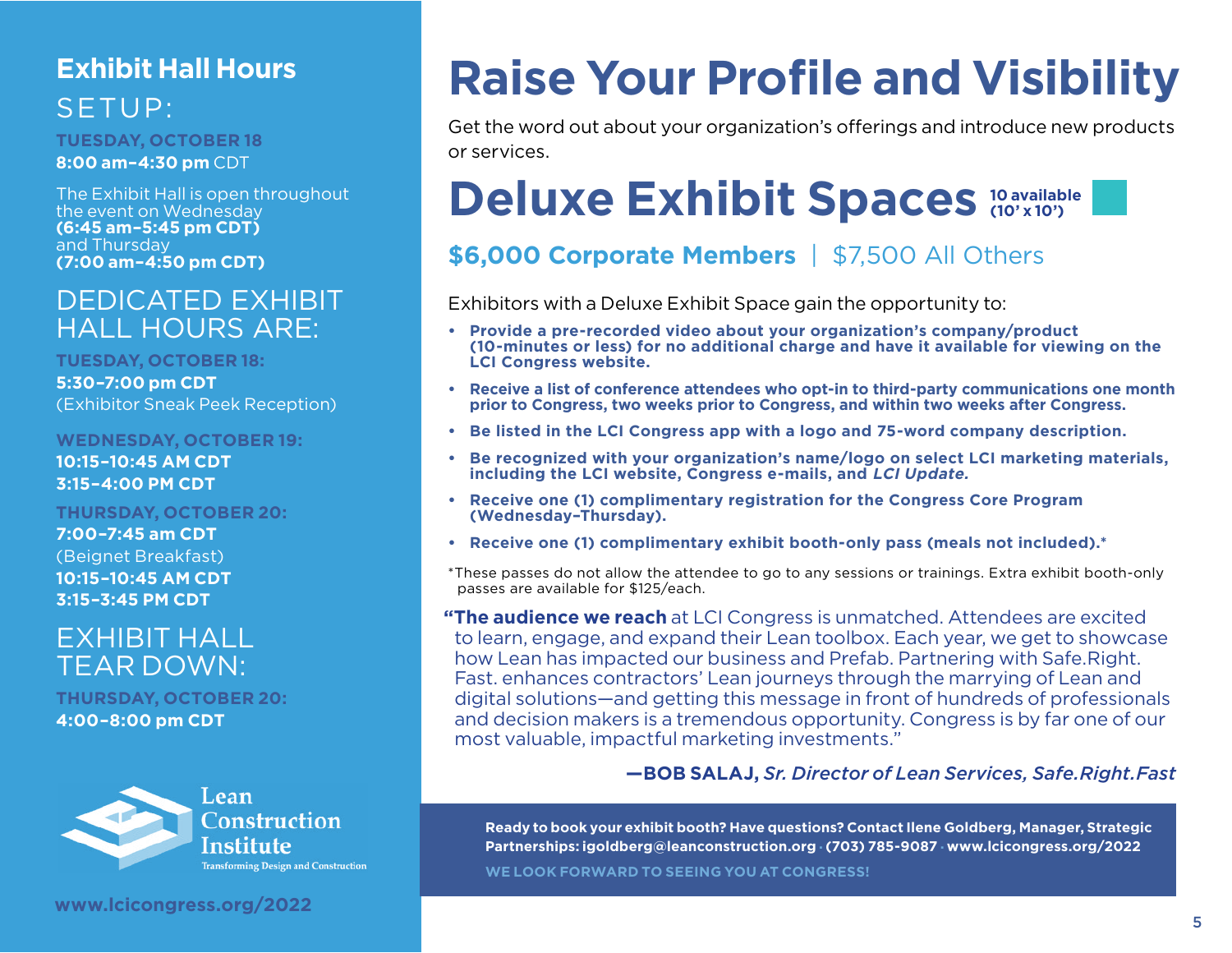## **Craft Connections within Your Lean Community**

Forge new partnerships and renew existing ones to advance together.

#### Standard Exhibit Spaces 34 available **(10' x 10')**

#### **\$4,500 Corporate Members** |\$6,000 All Others

Exhibitors with a Standard Exhibit Space gain the opportunity to:

- **• Provide a pre-recorded video about your organization's company/product (10-minutes or less) for no additional charge and have it available for viewing on the Congress website.**
- **• Receive a list of conference attendees who opt-in to third-party communications one month prior to Congress, two weeks prior to Congress, and within two weeks after Congress.**
- **• Be listed in the LCI Congress app with a logo and 75-word company description.**
- **• Be recognized with your organization's name/logo on select LCI marketing materials, including the LCI website, Congress e-mails, and LCI Update.**
- **• Receive one (1) complimentary registration for the Congress Core Program (Wednesday–Thursday).**
- **• Receive one (1) complimentary exhibit booth only pass (meals not included).\***

\*These passes do not allow the attendee to go to any sessions or trainings. Extra exhibit booth only passes are available for \$125/each.

**"A few days exhibiting at Congress** is worth a year of marketing elsewhere. Debuting our new online Lean video training system in person at Congress was a huge launch advantage! We not only saw and engaged hundreds of Lean enthusiasts eye-to-eye but also made contacts with decision-makers leading to a quicker industry adoption than we ever imagined."

#### **—ANDY FULTON,** *Chief Operating Officer, Construction Accelerator®*

**Ready to book your exhibit booth? Have questions? Contact Ilene Goldberg, Manager, Strategic Partnerships: igoldberg@leanconstruction.org . (703) 785-9087 . www.lcicongress.org/2022**

**WE LOOK FORWARD TO SEEING YOU AT CONGRESS!**

#### **Exhibit Hall Hours** SETUP:

**TUESDAY, OCTOBER 18 8:00 am–4:30 pm** CDT

The Exhibit Hall is open throughout the event on Wednesday **(6:45 am–5:45 pm CDT)** and Thursday **(7:00 am–4:50 pm CDT)**

#### DEDICATED EXHIBIT HALL HOURS ARE:

**TUESDAY, OCTOBER 18:**

**5:30–7:00 pm CDT** (Exhibitor Sneak Peek Reception)

**WEDNESDAY, OCTOBER 19: 10:15–10:45 AM CDT 3:15–4:00 PM CDT**

#### **THURSDAY, OCTOBER 20:**

**7:00–7:45 am CDT** (Beignet Breakfast) **10:15–10:45 AM CDT 3:15–3:45 PM CDT**

EXHIBIT HALL TEAR DOWN:

**THURSDAY, OCTOBER 20: 4:00–8:00 pm CDT**



**[www.lcicongress.org/2022](http://www.lcicongress.org/2022)**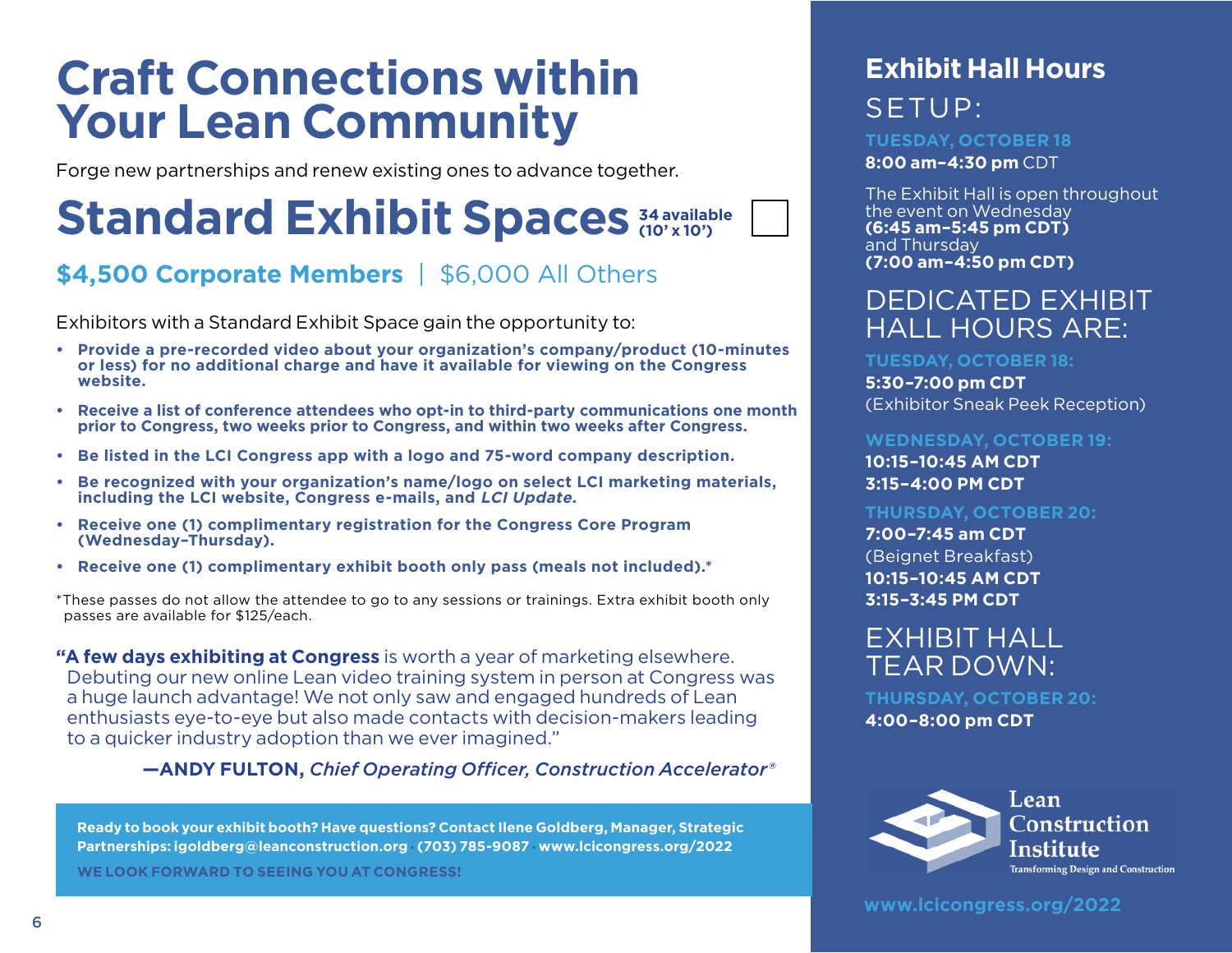#### **Exhibit Hall Hours** SETUP:

**TUESDAY, OCTOBER 18 8:00 am–4:30 pm** CDT

The Exhibit Hall is open throughout the event on Wednesday **(6:45 am–5:45 pm CDT)** and Thursday **(7:00 am–4:50 pm CDT)**

#### DEDICATED EXHIBIT HALL HOURS ARE:

#### **TUESDAY, OCTOBER 18: 5:30–7:00 pm CDT**

(Exhibitor Sneak Peek Reception)

**WEDNESDAY, OCTOBER 19: 10:15–10:45 AM CDT 3:15–4:00 PM CDT**

**THURSDAY, OCTOBER 20: 7:00–7:45 am CDT** (Beignet Breakfast) **10:15–10:45 AM CDT 3:15–3:45 PM CDT**

#### EXHIBIT HALL TEAR DOWN:

**THURSDAY, OCTOBER 20: 4:00–8:00 pm CDT**



Lean **Construction** Institute **Transforming Design and Construction** 

**[www.lcicongress.org/2022](http://www.lcicongress.org/2022)**

## **Secure Your Booth Today!**

#### **Additional Information on Exhibiting**

The Exhibit Hall ceilings are 12' high. **Exhibitors who build out their own booths should keep this in mind. In addition, please be aware of the ceiling height when bringing items into the Exhibit Hall.** 

#### **Safety Protocols**

- **• LCI will follow local guidelines and CDC COVID-19 protocols as warranted. Protocols may change according to the latest guidelines as we get closer to Congress.**
- **• LCI will keep exhibitors updated as much as possible, but for the most recent information, please visit https://ready.nola.gov/incident/coronavirus/safereopening/.**

#### **Booth Locations**

- **• Booth locations are assigned on a first-come, first-served basis within each exhibit tier based on receipt of a signed contract. Receipt of a signed contract is required to confirm specific booth locations.**
- **• Include your organization's preferred booth number in your email when contracting for your exhibit space.**